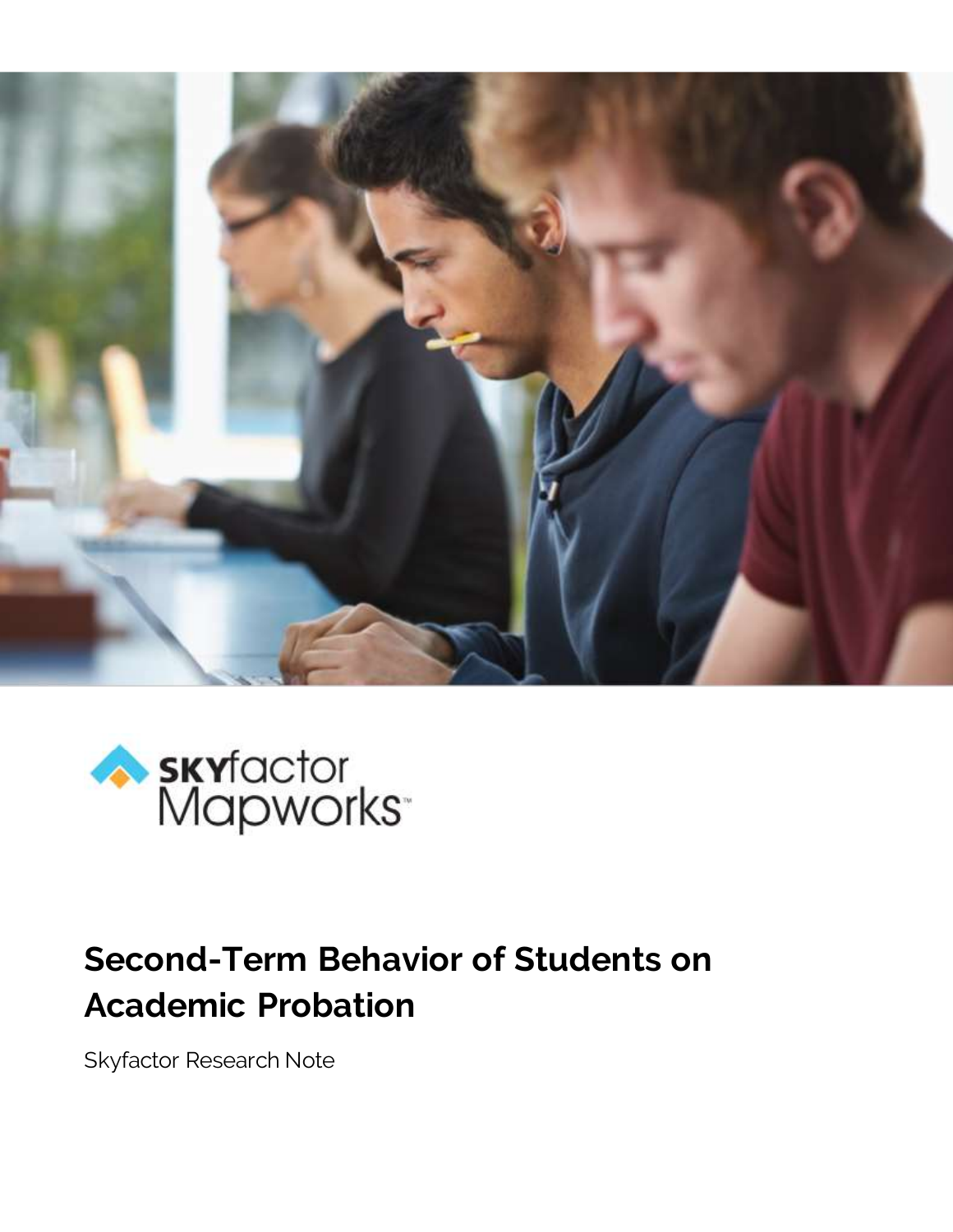# **Second-Term Behavior of Students on Academic Probation**

First year students don't always perform as well as hoped, which in turn can contribute to reduced retention. Students who are placed on academic probation at the end of first term make up a unique subset of the student population that are particularly prone to problems and who are especially in need of intervention. What happens during their second term can be critical to their academic performance and whether or not they remain in their institution.

This note explores the characteristics, behaviors and outcomes of students who are on academic probation following their first term, using a national dataset of 54,485 first-year students from 100 colleges and universities in the United States.

#### **Key Points:**

- Students start the term with high academic expectations.
- However, behaviors and actions do not meet these high expectations.
- Students on probation after fall term who are able to improve their attendance and academic behaviors are more likely to improve their grades during the spring term.

Key Questions:

- 1. How do expectations of outcomes for first-year students relate to reality?
- 2. How many students on fall probation improve their performance during the spring term and continue on to the next academic year?
- 3. For those students who do make it out of probation during the spring term, what differences in behaviors do we see?

# **Expected Outcomes versus Actual Outcomes**

The vast majority of first-year students enter their institution with high hopes for their academic performance and with great intentions for returning for later semesters. However, reality often does not match up to these expectations for both performance and retention. Less than 1% of firstyear students expect to receive a grade low enough to be placed on academic probation following the fall term. Yet, approximately one out of every six students ends up on probation following their first term.

# **Spring-Term GPA**

While students appear to be slightly more realistic in their expectations during their second term, they continue to be far more optimistic about their potential performance than the data shows is warranted, with only 34% receiving a high enough GPA to be removed from academic probation during their spring term.

- 56% of students on probation expected to improve their grade enough to be able to achieve a 3.00 during the spring term while only 11% actually did.
- Overall, only 2% of students on probation anticipated receiving less than a 2.00 GPA again while 60% ultimately did.

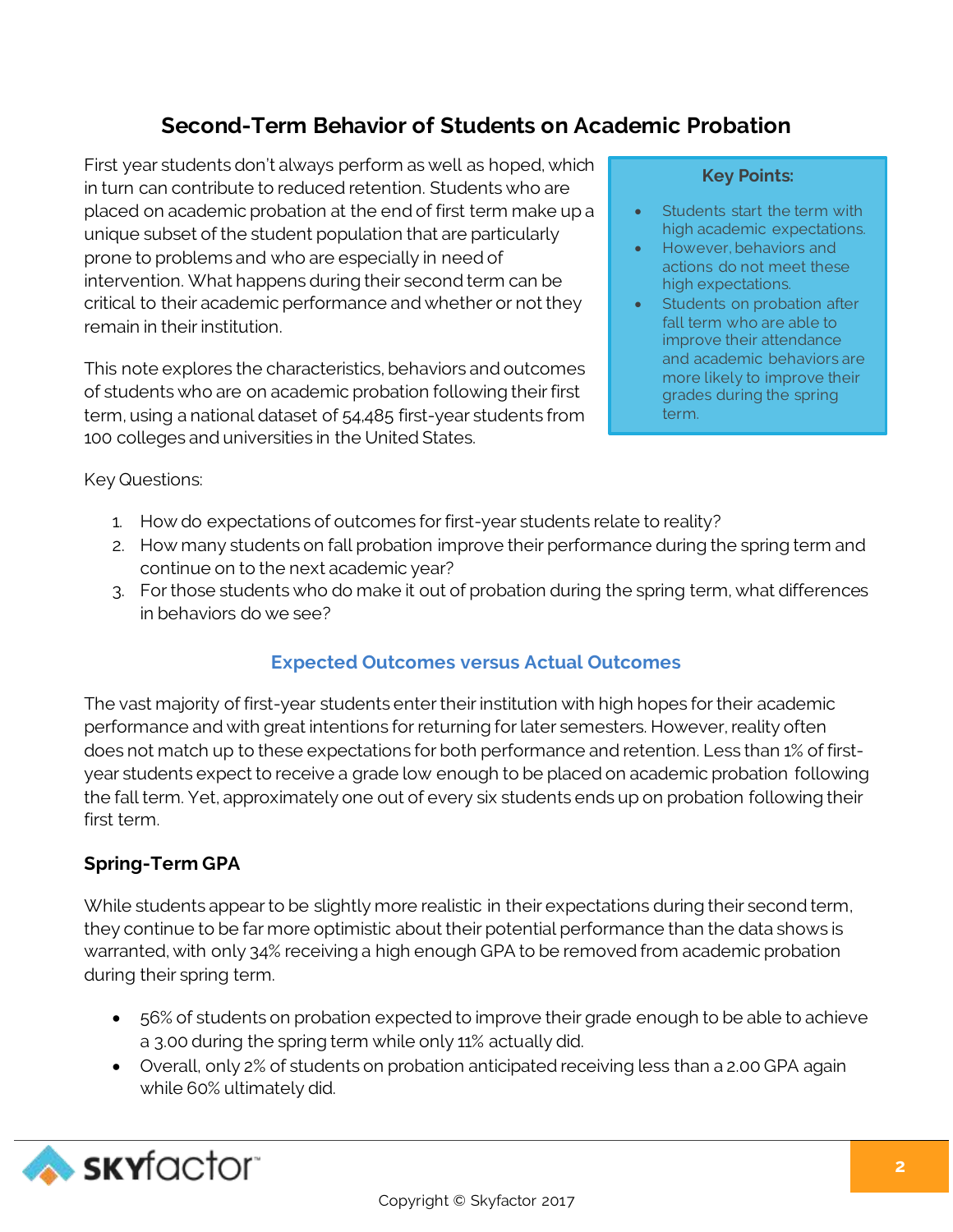34% of students on fall probation were able to achieve a cumulative GPA of over 2.00 allowing them to be removed from academic probation, while 66% of students on fall probation were not.

#### **Figure 1: Spring-Term GPA and Expectations**

Percentage of students on probation during the spring term who expect to receive certain grades compared to the actual percent of students on probation during the spring term who receive those grades during the spring term.





# **Retention**

While some students drop out immediately after being placed on probation, most of those who do continue for another term still expect to return for the following academic year. Fewer students return than intend to, but when looking at the fall retention rate of those who indicated a strong intention of returning, we see that intention is less predictive of retention among students on academic probation than it is for students overall.

Figure 2 on the next page displays the results when students were asked at the beginning of spring term if they intended to return for their second academic year, comparing all students to those who were on academic probation after their first term. Figure 3 on the next pages compares those two groups (all students versus probation students) on their actual one-year retention rate.

- 97% of students express high or moderate intent to continue to their second academic year.
- 72% of students return for the second academic year.
- 93% of all first year students who strongly intend to return actually do.
- Only 70% of students on probation who strongly intend to return do.

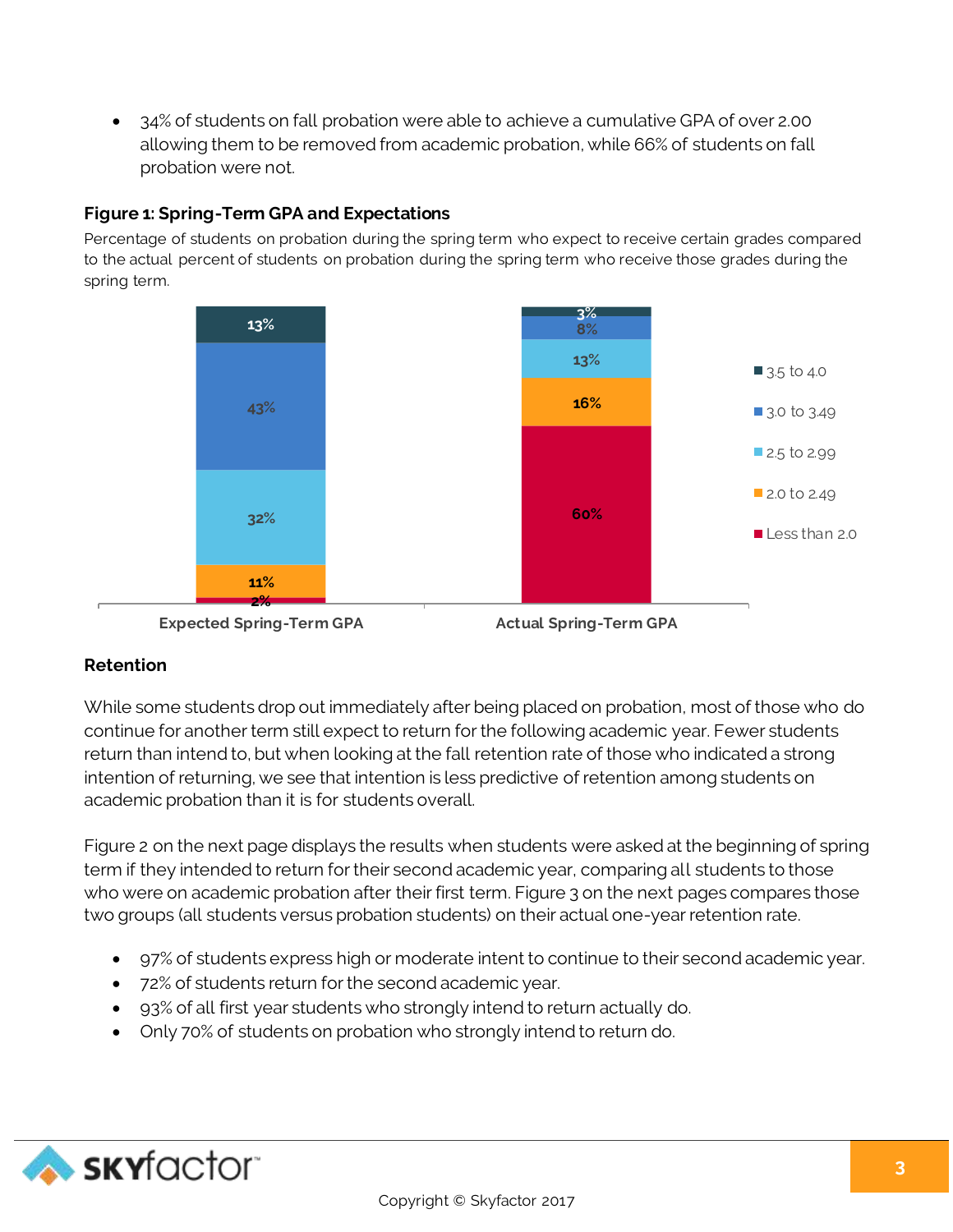# **Figure 2: Intent to Return for Next Academic Year**

Percentage of students responding not at all (1-2), moderately (3-5), or absolutely (6-7) to questions about intention to return for the following academic year.



#### **Figure 3: One-Year Retention Rates**

Percentage of students returning for their second academic year, comparing rates of all students to just those who were on academic probation following their first term.



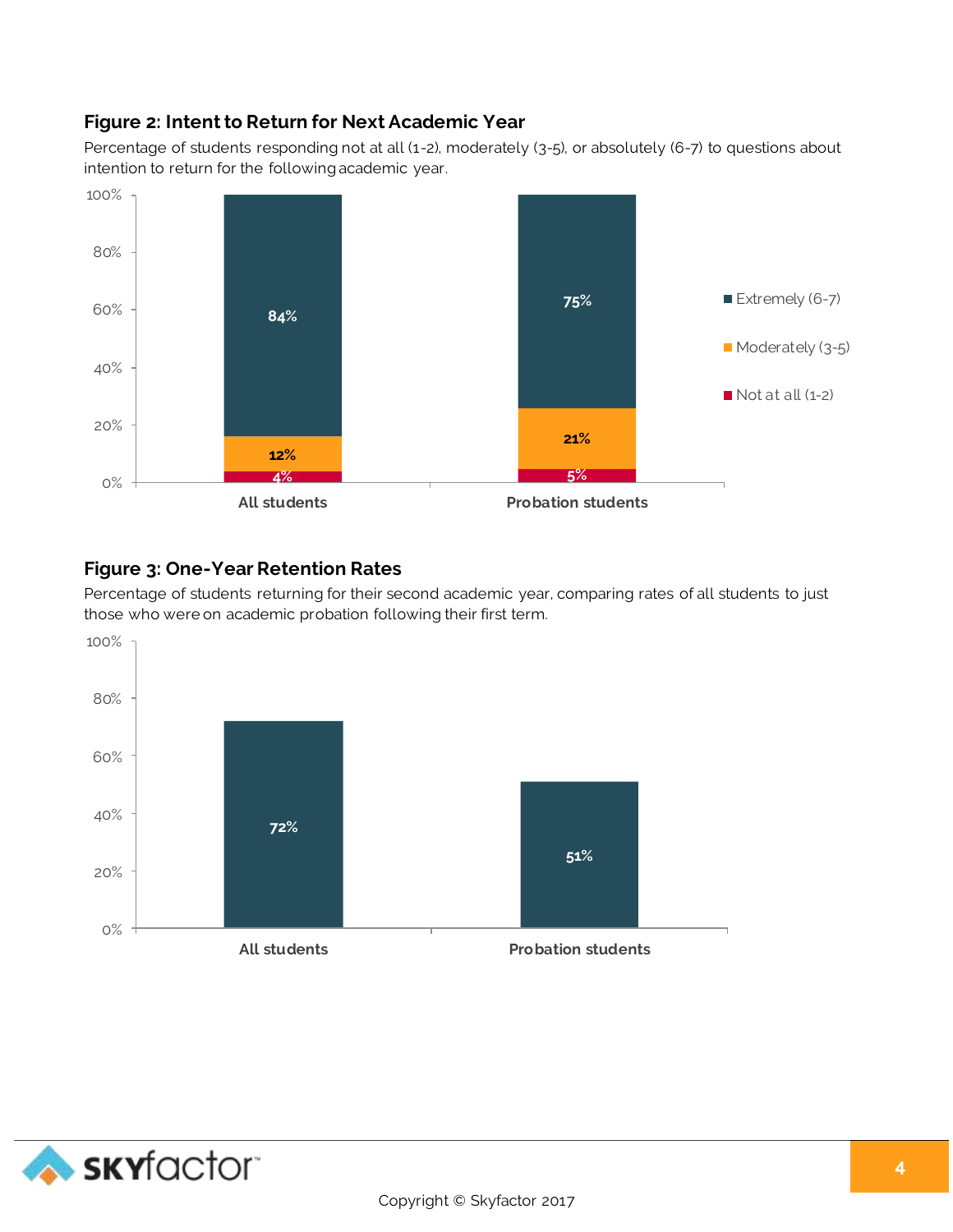## **Characteristics of Students Who Improve Their Academic Performance**

What made the difference between the students who were able to make it out of probation and those who remained on probation? To answer this question, we explored data from the spring transition survey to determine whether behaviors and skills reported during the spring semester are different between the students who improved their academic performance and those who did not.

#### **Class Attendance**

Nearly two-thirds of students on academic probation following their first term reported early in that term that they had missed at least one class. On the other hand, just one-third of students who earned at least a 2.0 GPA in their first term reported missing at least one class early in the term. In When asked the same question at the beginning of the spring term (approximately 3-4 weeks into the term), there is a difference in spring class attendance between the students who ultimately improved their performance at the end of spring and those who did not.

- 37% of students who made it out of probation following the spring semester report never missing a class, 32% report missing one class, 30% report missing a few, while 1% report missing frequently or most of the time.
- 27% of students who continued to be on probation following the spring semester report never missing a class, while 28% report missing one class, 43% report missing a few classes, and 3% report missing class frequently or most of the time.

#### **Figure 3: Class Attendance in Spring Semester**

Percentage of students reporting missing class frequently or most of the time, a few classes, one class, or not at all by whether they made it out of probation at the end of the spring term.



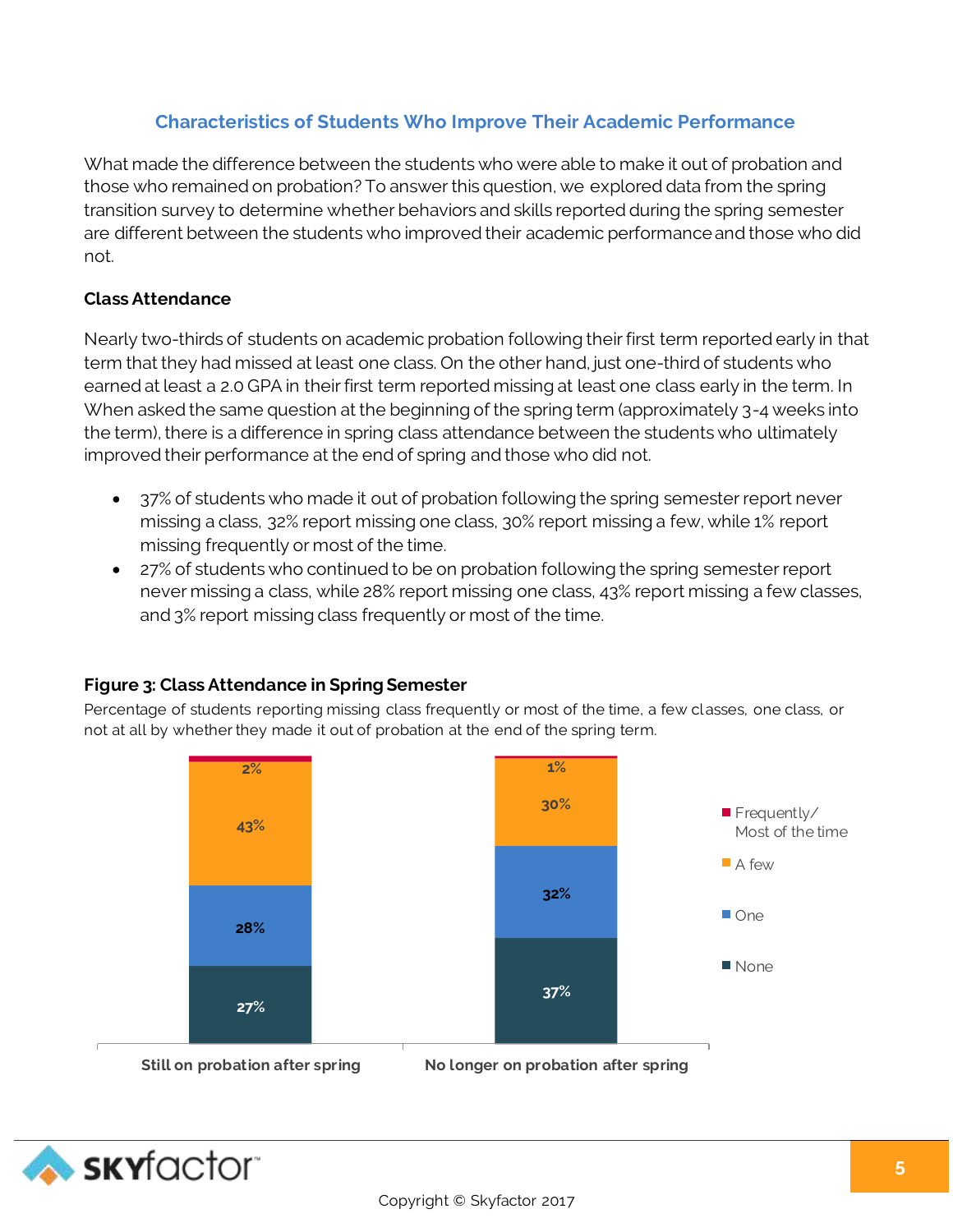#### **Academic Behaviors**

When asked during the fall term about basic academic behaviors such as attending in class, 79- 96% of non-probation and 69-84% of probation students (depending on the specific question) reported being the type of person who engages in these behaviors. When asked during the fall term about more advanced academic behaviors such as working on large projects in advance, 35- 63% of non-probation and 29-54% of probation students reported being the type of person who engages in these behaviors.

When asked the same questions during the spring, however, students were either more realistic than they had been initially, or their engagement in these behaviors diminished. Comparing the students who improved their performance enough to have a cumulative GPA higher than 2.00 to those who did not, we see that there is a difference in reported engagement in basic academic behaviors, but not as much of a difference in reporting of advanced academic behaviors.

- 15% more students who improved their performance during the spring semester reported strong agreement (% 6 or 7) that they were the type of person to engage in basic academic behaviors.
- 2% more students who improved their performance during the spring semester reported strong agreement (% 6 or 7) that they were the type of person to engage in advanced academic behaviors.

#### **Figure 12: Academic Behaviors**

Percentage of students on fall probation averaging 6 or higher (Extremely) on questions related to academic behaviors during the spring term divided by whether they made it out of probation at the end of the spring term or not.



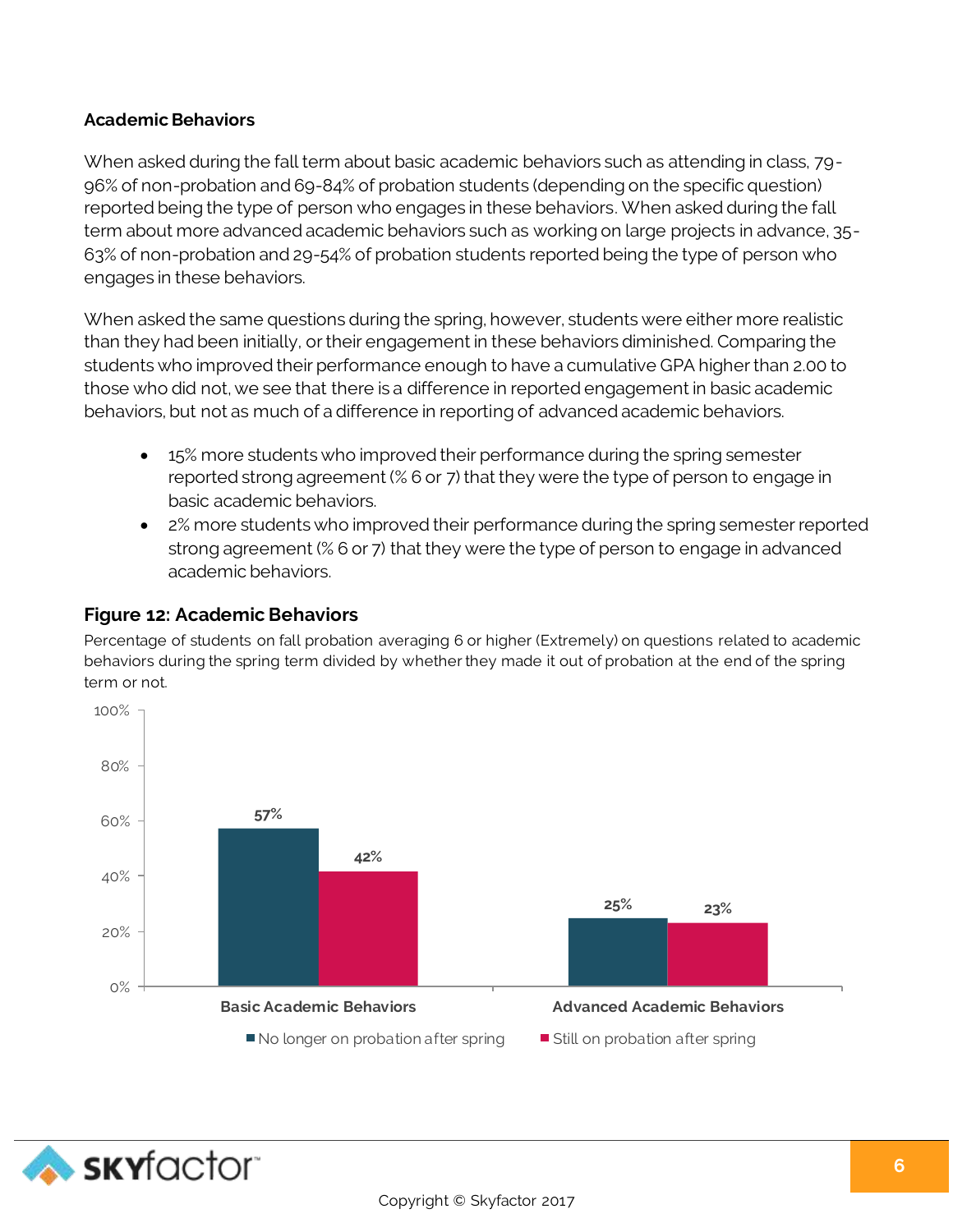#### **Course Struggles in Spring Term**

When students on probation struggle with a class during the spring semester, we see a difference in behavior between those who improve their performance enough to be removed from probation following the completion of the spring term and those who do not.

- An equal number of students who remain on probation and those who improve their performance talk to their instructor regarding their difficulties. This number is up 5% for both groups from the 8% seen in the fall to 13% in the spring.
- Students who improve their GPA in spring are far more likely to report having turned in assigned homework compared to those who continue to be on probation following the spring term. This number, when compared to fall, is 20% higher for the students who make it off of probation and 6% lower for those students who continue to be on probation.
- Students with improved performance in spring are more likely to report having done the required readings compared to those who continue to be on probation. This is still not up to the level of the non-probation students during the fall term (63%), but the students who improve are 6% more likely to than they had been during the fall, and those who do not improve are 3% less likely.

# **Figure 13: Course Struggles During Spring Term**

Percentage of students on fall probation responding extremely (6-7) on questions related to courses they are struggling in during the spring term by whether they made it out of probation at the end of the spring term.



**Regarding the course you're having the most difficulty with, to what degree:**

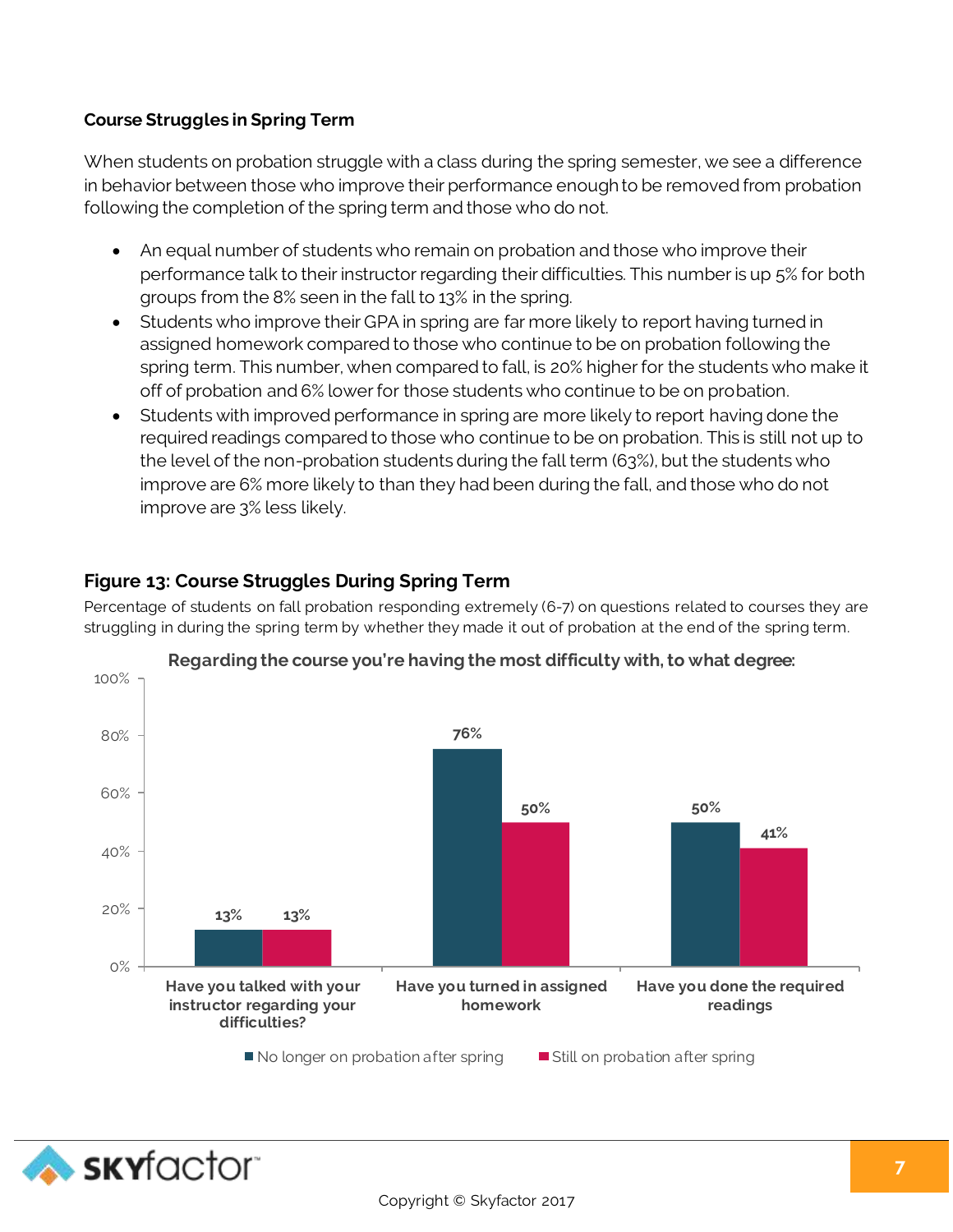### **Conclusion**

Students who were placed on probation following their first term continue to hold unrealistic expectations for their performance, but 34% do manage to gain a high enough GPA during their second term to be able to be removed from academic probation.

When looking at the differences in reported behaviors between those who do improve and those who do not, we see differences in most of the same things that were also related to their first term performance. Those who improve their performance are less likely to miss classes during their second term than they were during their first term while those who do not improve miss even more than they had originally. Students who improved their performance were also much more likely to report a high basic academic behaviors factor score than those who did not improve; however, both are down substantially from their first term which could imply either an actual decrease in the behaviors or, more likely considering the performance improvement, a better knowledge of their own habits. There was little difference between groups when comparing advanced academic behavior factor scores, with the improved group only being slightly more likely to report a high score.

Lastly, we see the biggest impact when students responded regarding behaviors in their most difficult course. While there is no difference between the two groups, all students on fall probation were 5% more likely to talk with their instructor about course difficulty. The students who improved their performance were 20% more likely during the spring to turn in their homework in their most difficult course than they had been during the fall, and 26% more likely than were those who didn't improve. Those who did not improve saw a 6% drop in turning in homework compared to their first term. Lastly, those who improved were 6% more likely during the spring to complete the required readings than they had been during their first semester while those who did not improve their performance were 3% less likely.

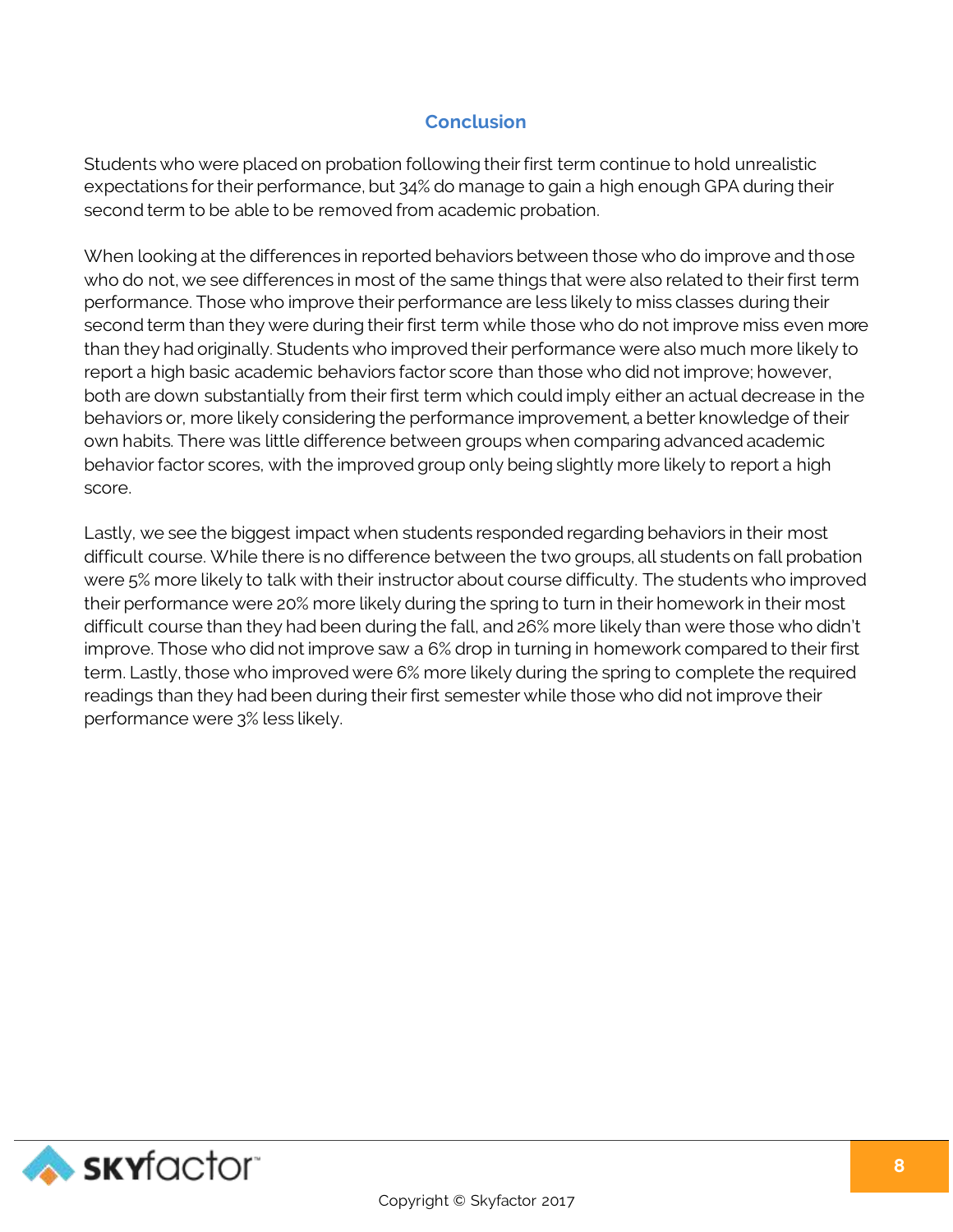# **About the Data**

The data used in this research note is from the 2014-2015 Mapworks Spring Transition Survey. The survey was jointly designed by the survey development team at Skyfactor and researchers at Ball State University. The Transition Survey measures the behaviors and expectations of students entering a college or university. Data is typically collected beginning three to four weeks into the spring term via Skyfactor's online survey system. The data in this note is from 54,485 first-year college students from 100 two and four-year institutions in the United States. The note also used student profile data uploaded by participating institutions during the 2014-2015 academic year, including but not limited to term GPA and retention.

# **About Skyfactor**

Skyfactor (formerly EBI MAP-Works) and Ball State University partnered to create Mapworks. Mapworks capitalizes on Ball State's 20 years of experience with the original MAP (Making Achievement Possible) and Skyfactor's 14 years of experience with national benchmarking assessments.

Mapworks® is a research-based, comprehensive, student retention and success platform created through a partnership between Skyfactor and Ball State University. It capitalizes on Ball State's 20+ years of experience with the original Making Achievement Possible (MAP) program and Skyfactors' expertise in national benchmarking assessments. Mapworks leverages predictive analytics to identify at-risk students. It presents that information in a format that makes it easy for an institution's faculty and staff to focus on the needs of students early in the term and to have a positive impact on student success and retention.